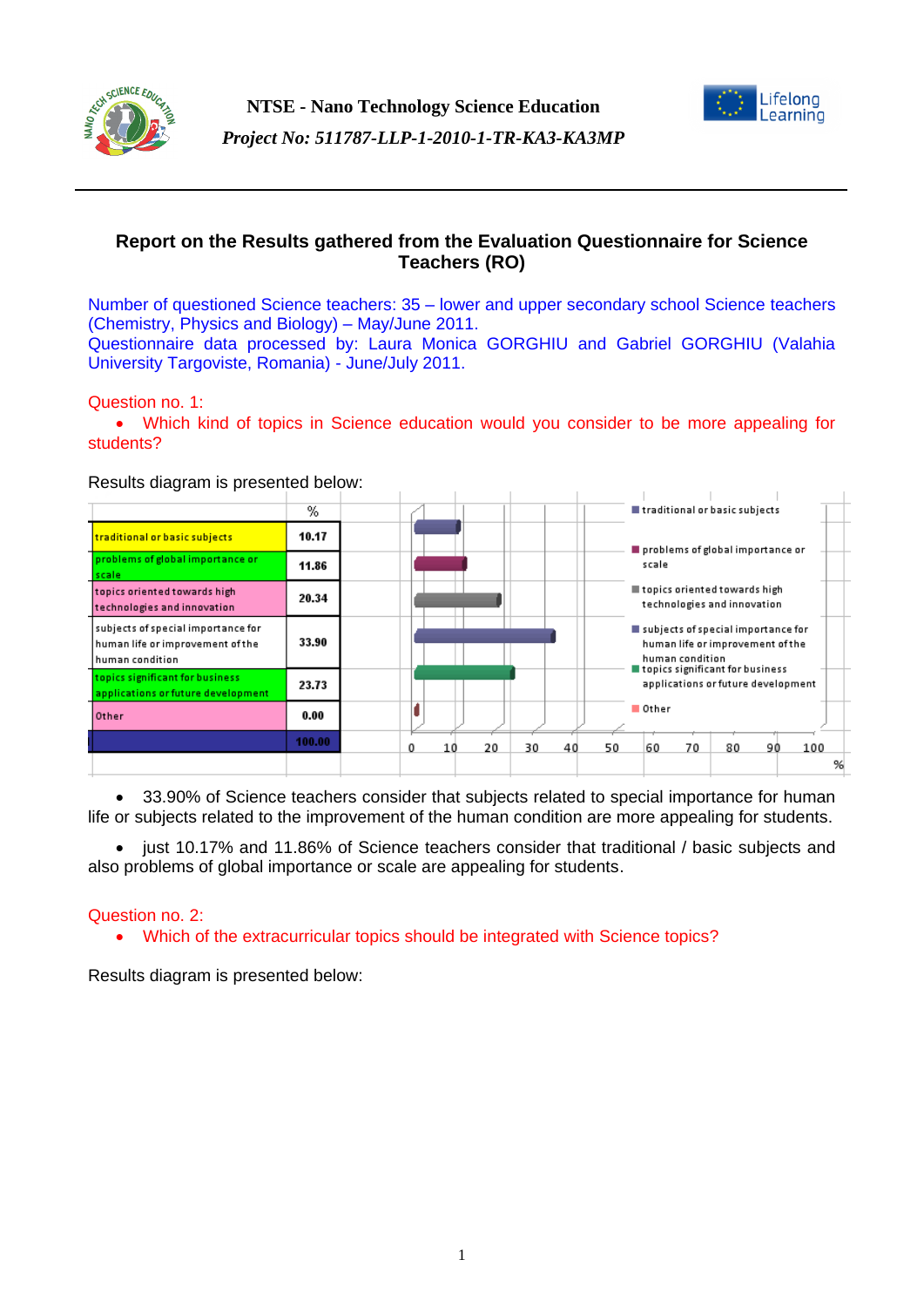



#### Strongly Agree Disagree Unfilled agree Optical instruments and how the 20.00 62.86  $5.71$ 11.43  $\overline{a}$ vork 22.86 60.00 11.43  $5.71$  $\mathbf{h}$ .<br>The use of laser: How CDs and DVDs store and play.  $\mathbf{c}$ 42.86 31.43 20.00  $5.71$ sound and image **Organic and ecological farming** without use of pesticides and artificial 54.29 37.14  $0.00$ 8.57  $\overline{d}$ Fartilizari **How radios and TVs work i** 28.57 54.29 11.43 5.74 k Strongly agree How mobile phones can send and Agree  $\mathbf{f}$ 28.57 31.43 31.43 8.57 receive messages Disagree Life and death and human soul 20.00 51.43 17.14 11.43  $\mathbf{g}$ **Ellefilled** Why we can see the rainbow 28.57 51.43 11.43 8.57  $\mathbf{h}$ The ozone layer and how it may be 60.00 34.29  $0.00$ 5.71 j. affected by humans nected by namans<br><mark>low technology helps us to handl</mark>: 57.14 37.14  $0.00$  $5.71$ h vaste, garbage and sewage<br>low energy can be saved or used 74.29 22.86  $0.00$ 2.86 k now analysian are control to<br>more effective way<br>How gene technology prevent 48.57 45.71 2.86 2.86  $\mathbf{I}$ diseases <u>.........</u><br>Very recent inventions and 54.29 42.86  $0.00$ 2.86  $m$ <mark>discoveries in science and tech</mark> 51.43 2.86 **Nanotechnology and its uses** 40.00 5.71  $\overline{a}$ 84.69 12.24 3.06 3.06 enera 0  $10$ 20  $30$ 40  $50$  $60$ 70 80 90 100

 74.29% of Science teachers strongly agree that topics related to how energy can be saved or used in a more effective way should be integrated with Science topics.

 also 60.00% of Science teachers strongly agree that topics related to the ozone layer and how it may be affected by humans should be integrated with Science topics.

• just 20.00% of Science teachers strongly agree that optical instruments and how they work and also life, death and human soul should be integrated with Science topics.

## Question no. 3a:

## Do you have any knowledge about Nanotechnology?

Results diagram is presented below:

|                                                    | Yes   | No     |                                  |
|----------------------------------------------------|-------|--------|----------------------------------|
| Do you have any knowledge about<br>nanotechnology? | 77.14 | 22.86  | ≣ Yes<br>∎ No                    |
|                                                    | % Yes | $%$ No |                                  |
|                                                    |       |        | 0 10 20 30 40 50 60 70 80 90 100 |

• 77.14% of Science teachers declare they have knowledge about Nanotechnology.

#### Question no. 3b:

• If yes, which of the curriculum topics are related with Nanotechnology?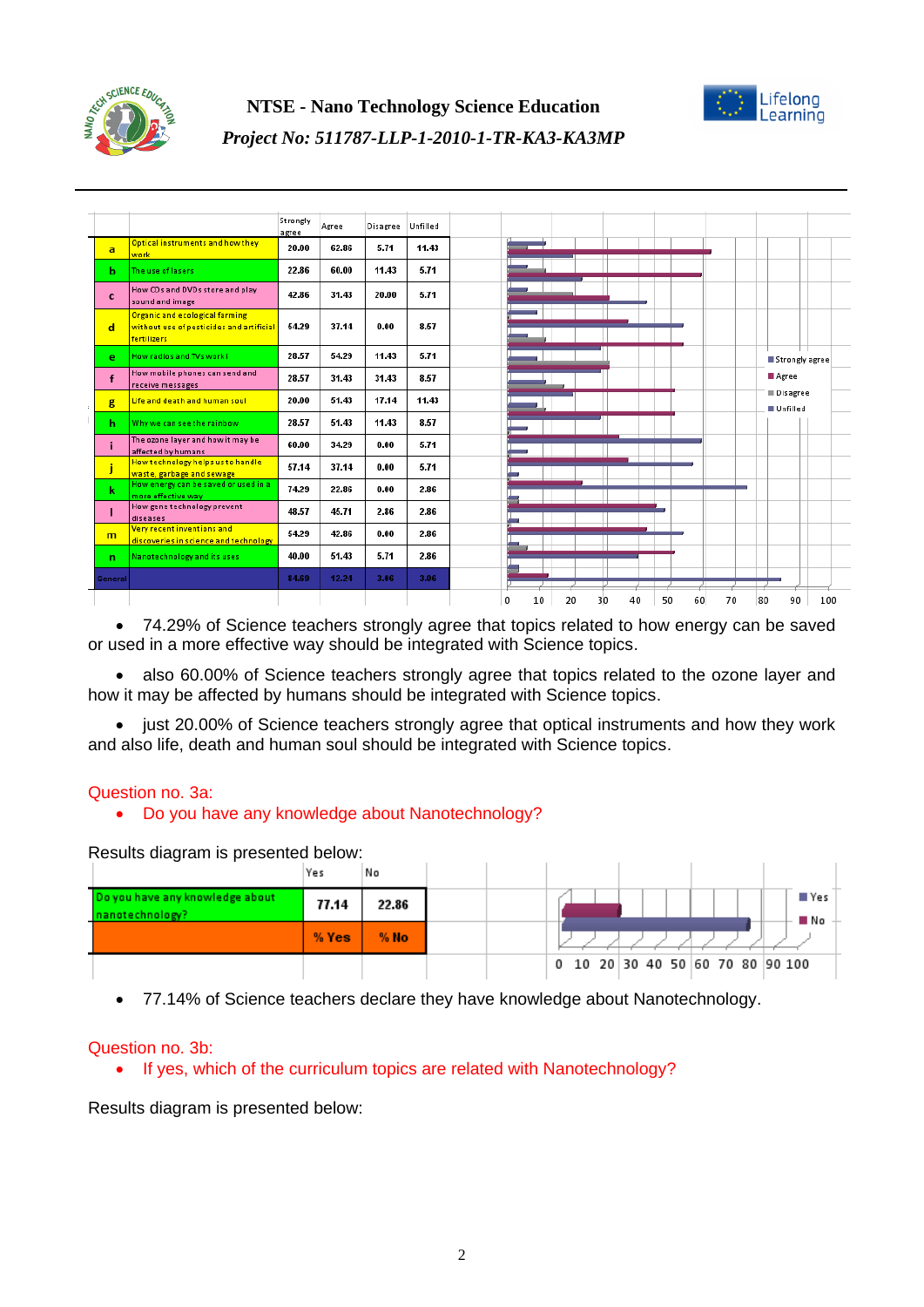



|              |                                                                           | Yes   | No.   | Not sure |
|--------------|---------------------------------------------------------------------------|-------|-------|----------|
| a            | Chemicals, their properties and how<br>they react                         | 54.29 | 8.57  | 37.14    |
| b            | Parts of human body and how the<br>systems work                           | 45.71 | 14.29 | 40.00    |
|              | Structure of DNA, genetic studies,                                        |       |       |          |
| $\mathbf{c}$ | heredity and how genes influence how<br>we develop reproduction in humans | 68.57 | 2.86  | 28.57    |
| $\mathbf d$  | How plants and animals grow and<br>reproduce                              | 20.00 | 14.29 | 65.71    |
| e            | How people, animals, plants and the<br>environment depend on each other   | 14.29 | 20.00 | 65.71    |
|              | Atom, molecules and chemical<br>bonding                                   | 65.71 | 5.71  | 28.57    |
| g            | Light and its nature                                                      | 45.71 | 17.14 | 37.14    |
| h.           | <b>Radioactivity and its effects</b>                                      | 42.86 | 5.71  | 51.43    |
| ĩ.           | The nature of sound and its properties                                    | 28.57 | 20.00 | 51.43    |
| j            | Velocity and the relationship between                                     | 11.43 | 20.00 | 68.57    |
| k            | velocity, time and road<br>The structure of cell, mitosis and             | 40.00 | 8.57  | 51.43    |
|              | meiosis<br>Simple machines and how they ease                              | 28.57 | 17.14 | 54.29    |
| m            | our lives<br><b>Electricity and its properties</b>                        | 37.14 | 17.14 | 45.71    |
|              | Optics and how they are used in our                                       | 48.57 | 11.43 | 40.00    |
| $\mathsf{n}$ | daily lives<br><b>Structure of Earth and how</b>                          |       |       |          |
| $\bullet$    | earthquakes happen                                                        | 5.71  | 28.57 | 65.71    |
| p            | Clouds, rain and the weather                                              | 8.57  | 22.86 | 68.57    |
| r.           | Sustainable energy and its sources                                        | 45.71 | 8.57  | 45.71    |
| S            | <b>Heat and temperature</b>                                               | 17.14 | 20.00 | 62.86    |
| t            | Technology and its interaction with<br>science                            | 57.14 | 0.00  | 42.86    |
|              | <b>Other</b>                                                              | 0.00  | 0.00  | 0.00     |
| Gener<br>al. |                                                                           | 36.09 | 13.83 | 50.08    |
|              |                                                                           |       |       |          |

*Project No: 511787-LLP-1-2010-1-TR-KA3-KA3MP*

 68.57% of Science teachers mention that structure of DNA, genetic studies, heredity and how genes influence how we develop reproduction in humans represent a topic suitable for Nanotechnology curricula.

 also 65.71% of Science teachers mention that atom, molecules and chemical bonding represent a topic suitable for Nanotechnology curricula.

• just 5.71% of Science teachers mention that Structure of Earth and how earthquakes happen represent a topic suitable for Nanotechnology curricula.

## Question no. 4:

 Which Science topics do you think that should be supported with experiments for a meaningful and permanent learning?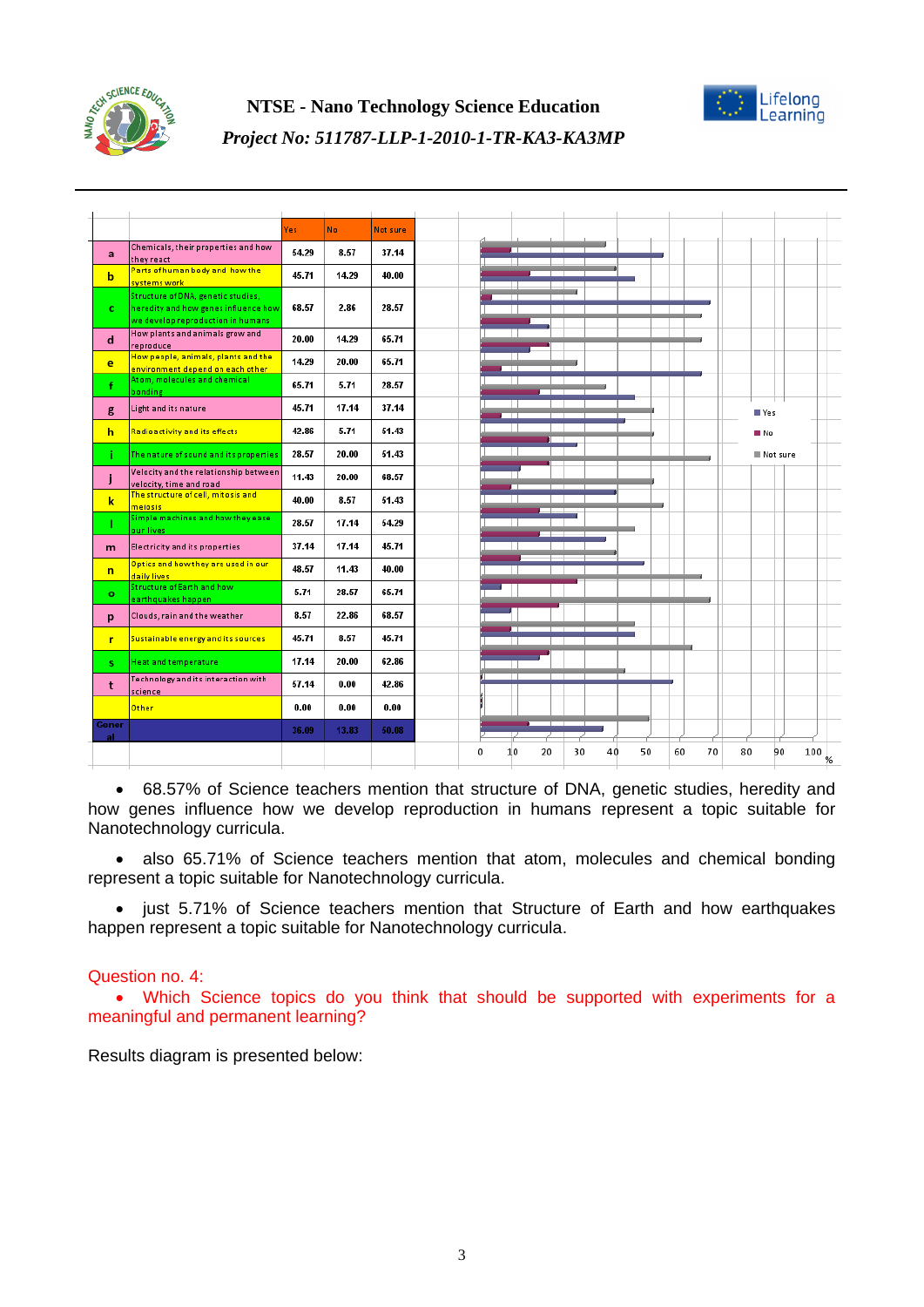



| Molecular structures of matter | 10.00  |  |         |          |          |    |                       | Molecular structures of |  |
|--------------------------------|--------|--|---------|----------|----------|----|-----------------------|-------------------------|--|
| <b>Heat and temperature</b>    | 3.33   |  |         |          |          |    | matter                | Heat and temperature    |  |
| <b>Electricity</b>             | 20.00  |  |         |          |          |    |                       | <b>Electricity</b>      |  |
| <b>Force and Motion</b>        | 0.00   |  |         |          |          |    |                       | Force and Motion        |  |
| Light and Sound                | 6.67   |  |         |          |          |    |                       | Light and Sound         |  |
| <b>Properties of Matter</b>    | 30.00  |  |         |          |          |    |                       | Properties of Matter    |  |
| <b>Optics</b>                  | 13.33  |  |         |          |          |    | Optics                |                         |  |
| Biology                        | 16.67  |  | 10<br>0 | 30<br>20 | 50<br>40 | 60 | 7υ<br>80 <sub>1</sub> | 100<br>90               |  |
|                                | 100.00 |  |         |          |          |    |                       |                         |  |

 30.00% of Science teachers consider that subjects related to Properties of Matters should be supported with experiments for a meaningful and permanent learning.

• No one of Science teachers consider that subjects related to Force and Motion should be supported with experiments for a meaningful and permanent learning.

## Question no. 5:

• Science education should involve the following...

|                |                                                                                           | Strongly<br>agree | Agree | Disagree | Not<br>complete<br>d |
|----------------|-------------------------------------------------------------------------------------------|-------------------|-------|----------|----------------------|
| a              | Make pupils aware of the unlimited<br>aspects of science                                  | 65.71             | 25.71 | 0.00     | 8.57                 |
| b              | Be able to use scientific equipment<br>skillfullv.                                        | 51.43             | 42.86 | 0.00     | 5.71                 |
| c              | Be able to demonstrate experiments                                                        | 65.71             | 28.57 | 0.00     | 5.71                 |
| d              | <b>Use Information Technology</b>                                                         | 62.86             | 34.29 | 0.00     | 2.86                 |
| e              | <b>Expect pupils to use the proper</b><br>terminology correctly                           | 40.00             | 45.71 | 0.00     | 14.29                |
|                | Link new science learningto everyday<br>experiences                                       | 57.14             | 34.29 | 0.00     | 8.57                 |
| g              | Help pupils to understand the<br>importance of science in modern<br>business applications | 34.29             | 51.43 | 8.57     | 5.71                 |
| h              | Encourage pupils to try out their own<br>ideas in experiments                             | 48.57             | 37.14 | 2.86     | 11.43                |
|                | <b>Teach pupils to understand science</b><br>concepts                                     | 40.00             | 45.71 | 0.00     | 14.29                |
|                | Frequently revise previous learning                                                       | 31.43             | 45.71 | 5.71     | 17.14                |
| $\mathbf k$    | Show how classroom learning relates                                                       | 60.00             | 37.14 | 0.00     | 2.86                 |
|                | <mark>to phenomena in outside world and .</mark><br>Explain to pupils  how to use the     | 51.43             | 37.14 | 0.00     | 11.43                |
| m              | scientific knowledge and why their<br>Help pupils become aware of the                     | 48.57             | 45.71 | 0.00     | 5.71                 |
| $\overline{ }$ | benefits and misuses of science<br>Relate each new idea (concept) to                      | 37.14             | 51.43 | 0.00     | 11.43                |
| $\circ$        | ones the pupils have already learnt<br>Use visits to industry to support                  | 34.29             | 57.14 | 0.00     | 8.57                 |
| p              | <u>science learning.</u><br>Use field trips to support science                            | 37.14             | 51.43 | 0.00     | 11.43                |
| T              | learning<br>Develop a personal interest in science                                        | 48.57             | 42.86 | 0.00     | 8.57                 |
| s              | le.g. find new and exciting scientific<br>Enable the pupils to integrate with             | 34.29             | 57.14 | 2.86     | 5.71                 |
|                | <mark>RYRZYWIYER BOY ARSEBLADS AL elobal</mark>                                           |                   |       |          |                      |
| t              | nanotechnology by introducing short<br>فعالد عفيلهم عميس فتستحدث والمستمر                 | 40.00             | 40.00 | 11.43    | 8.57                 |
| u              | Offer short reports on modern<br>achievements in science at the micro-                    | 28.57             | 57.14 | 5.71     | 8.57                 |
|                | Other                                                                                     | 0.00              | 0.00  | 0.00     | 0.00                 |
|                |                                                                                           |                   |       |          |                      |
| GEN.           |                                                                                           | 45.86             | 43.43 | 1.86     | 8.86                 |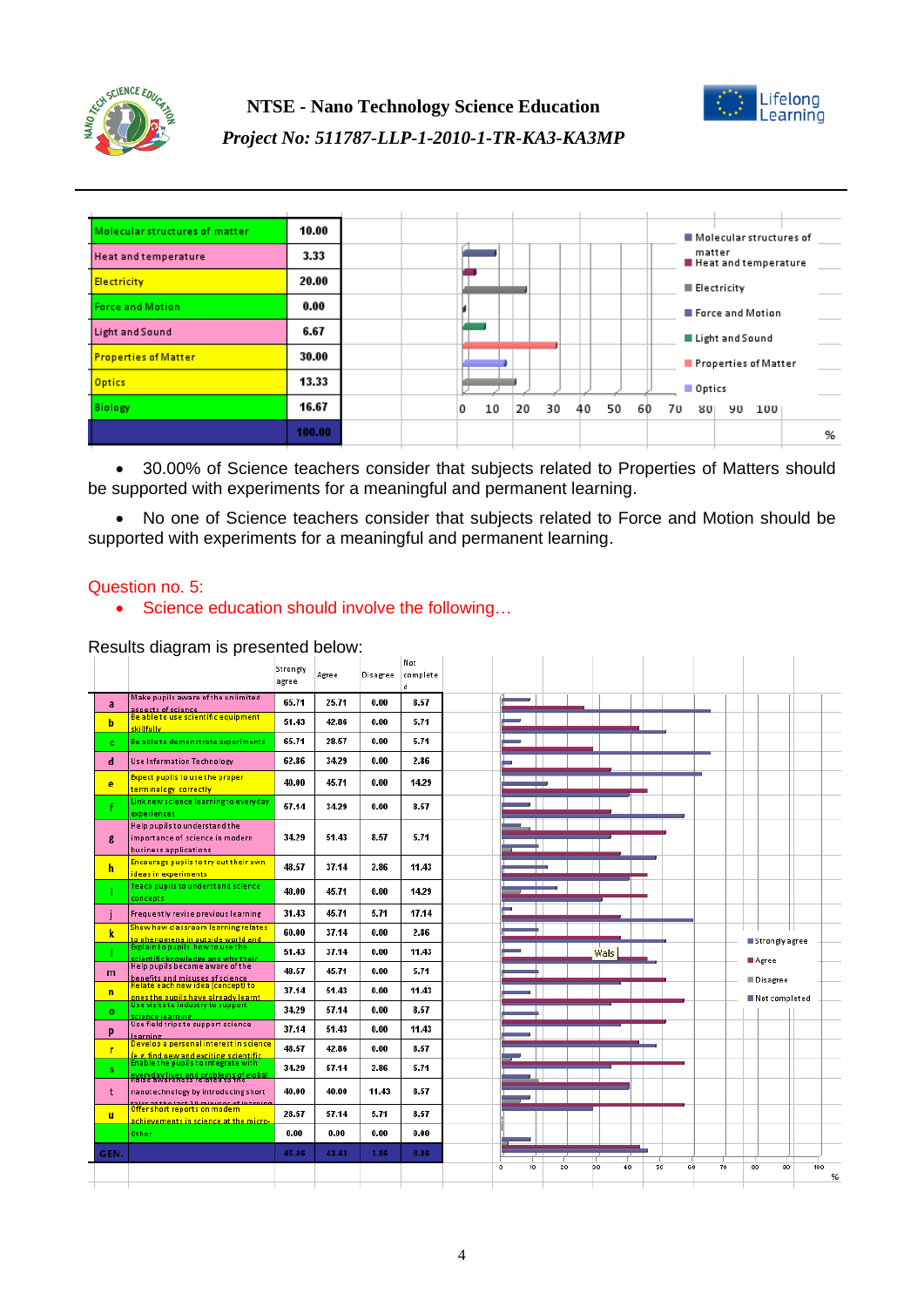



 65.71% of Science teachers strongly agree that *making pupils aware of the unlimited aspects of Science* and *being able to demonstrate experiments* are topics needed to be involved in Science education.

 also 62.86% of Science teachers strongly agree that *using Information Technology* is an important topic needed to be involved in Science education.

 just 28.57% of Science teachers strongly agree that *offering short reports on modern achievements in Science at the micro- and nano-level to be added to every learning unit* is an important topic needed to be involved in Science education.

## Question no. 6:

• The most effective ways to teach a particular scientific topic in a modern way generally would be…

| ັ                                                       | Disagree | Doubtful<br>about it | Agree | Strongly<br>agree |                                      |
|---------------------------------------------------------|----------|----------------------|-------|-------------------|--------------------------------------|
| <b>Formal lessons</b>                                   | 0.00     | 34.29                | 54.29 | 11.43             |                                      |
| Readingtextbooks                                        | 2.86     | 34.29                | 54.29 | 8.57              |                                      |
| <b>Watching clips and documentaries</b>                 | 0.00     | 8.57                 | 68.57 | 22.86             |                                      |
| Interactive computer based tools                        | 0.00     | 2.86                 | 34.29 | 62.86             | <b>Disagree</b><br>Doubtful about it |
| Direct experiments using measuring<br>equipment         | 0.00     | 2.86                 | 25.71 | 71.43             | Agree                                |
| Pre-recorded or filmed experiments<br>with explanations | 0.00     | 5.71                 | 48.57 | 48.57             | Strongly agree                       |
| Less structured experiments                             | 2.86     | 57.14                | 25.71 | 14.29             |                                      |
| Other (Educational Games)                               | 0.00     | 0.00                 | 0.00  | 0.00              |                                      |
|                                                         | 0.81     | 20.73                | 44.31 | 34.15             | 80<br>100<br>60<br>70<br>30          |
|                                                         |          |                      |       |                   |                                      |

Results diagram is presented below:

 71.43% of Science teachers strongly agree that *direct experiments using measuring equipment* represent a most effective way to teach a particular scientific topic.

 also 62.86% of Science teachers strongly agree that using *interactive computer based tools* represent a most effective way to teach a particular scientific topic.

 just 8.57% of Science teachers strongly agree that *reading text/books* represent a most effective way to teach a particular scientific topic.

#### Question no. 7:

Do you think the following tools are important for an on-line Virtual Lab?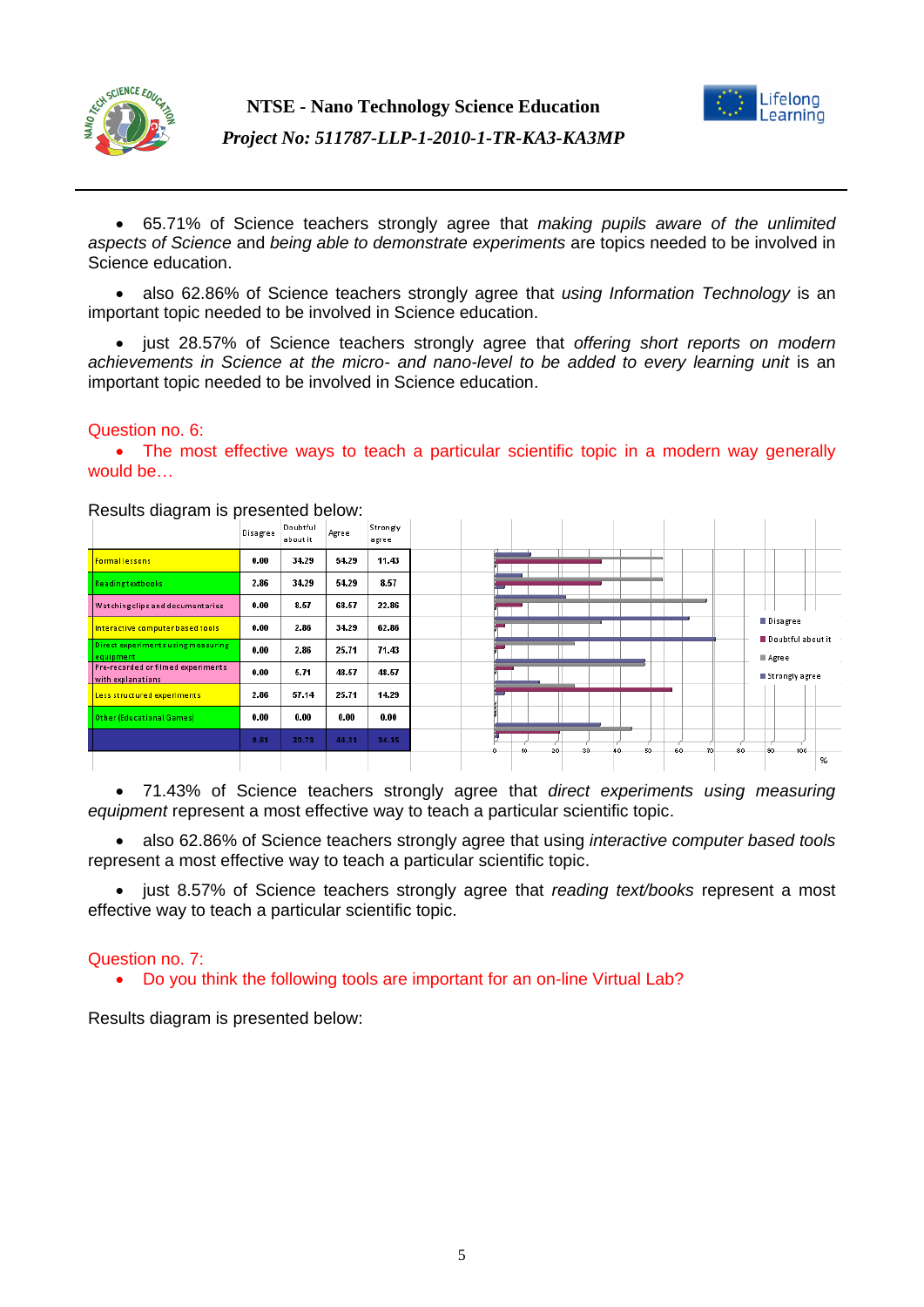



|                                                          | Disagree | Doubtful<br>about it | Agree | Strongly<br>agree |
|----------------------------------------------------------|----------|----------------------|-------|-------------------|
| <b>Texts</b>                                             | 0.00     | 34.29                | 54.29 | 11.43             |
| Images                                                   | 0.00     | 2.86                 | 48.57 | 48.57             |
| Video                                                    | 0.00     | 0.00                 | 57.14 | 42.86             |
| <b>Simulations</b>                                       | 0.00     | 2.86                 | 34.29 | 62.86             |
| Interactive simulations                                  | 0.00     | 2.86                 | 28.57 | 68.57             |
| Procedures to carry out experiments<br>with the students | 0.00     | 8.57                 | 48.57 | 42.86             |
| <b>Resource library</b>                                  | 0.00     | 14.29                | 65.71 | 20.00             |
| Other                                                    | 0.00     | 0.00                 | 0.00  | 0.00              |
|                                                          | 0.00     | 9.39                 | 48.16 | 42.45             |
|                                                          |          |                      |       |                   |

 68.57% of Science teachers strongly agree that interactive simulations are important for an on-line Virtual Lab.

 also 62.86% of Science teachers strongly agree that simulations are important for an online Virtual Lab.

• just 11.43% of Science teachers strongly agree that texts are important for an on-line Virtual Lab

#### Question no. 8:

## • Which type of Lab approach do you think is better?

Results diagram is presented below:<br> **Example Disample Disample Doubtful** Strongly Agree about it agrej Disagree Cook-book type laboratory activities  $0.00$ 8.57 51.43 40.00 (step-by step instructions) to verify Doubtful about it based laboratory activiti 17.14 42.86 40.00  $0.00$ ■ Agree cide how to co  $0.00$ 12.86 47.14 40.00 Strongly agree 30 40 50 60 80 30 20 70 100 %

 40.00% of Science teachers strongly agree that inquiry-based laboratory activities (where students decide how to conduct the activity, and have to explore in order to figure out how the world works) are the best approach for an on-line Virtual Lab.

 also 40.00% of Science teachers strongly agree that cook-book type laboratory activities (step-by step instructions - to verify scientific facts) represent a proper option for an on-line Virtual Lab.

#### Question no. 9:

• The appropriate activities in a laboratory would be...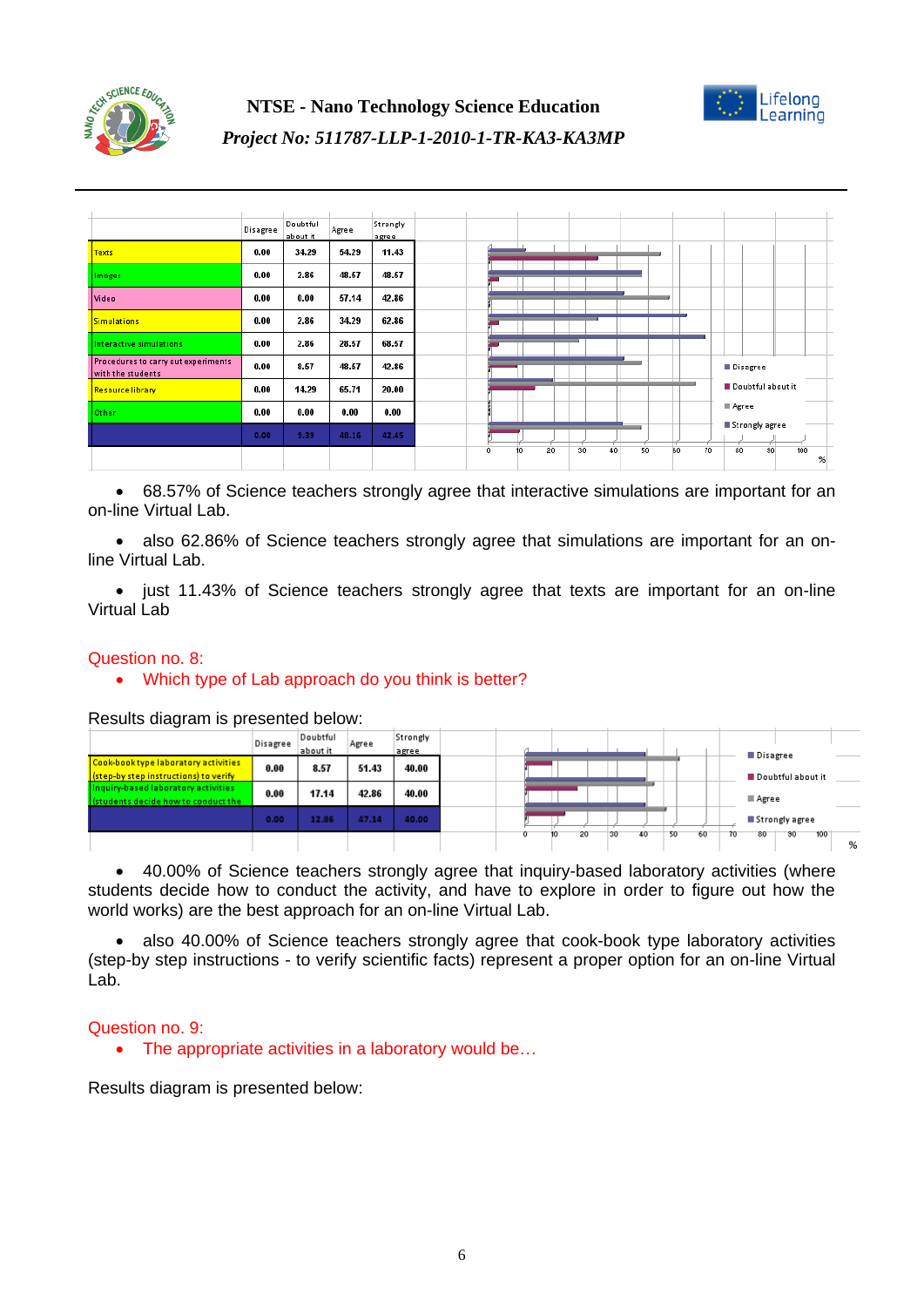



Doubtful Strongly Disagree Agree about it agree Students should get involved with  $5.71$ 42.86 31.43 20.00 Disagree <mark>ccientifically oriented questions.</mark><br>Itudents should have (be provide) Doubtful about it 2.86 8.57 57.14 31.43 with) the ability to deter mine what Students should have (be provided  $\blacksquare$  Agree 2.86  $286$ 45.71 48.57 with) the ability to formulate their Strongly agree <u>Students should have (be provider</u>  $0.00$  $0.00$ 28.57 71.43 organica analysis have the provided<br>with) the ability to expand upon thei<br>Students should have (be provided 42.86 48.57  $0.00$ 8.57 vith) the ability to co nicate the Students should be able to have  $0.00$  $0.00$ 42.86 57.14 sccess to experiments an-line which 10.48 39.52 48.10 1.90 9ñ  $\overline{30}$  $40$ s. 60  $\overline{70}$  $\overline{80}$ 100  $\frac{96}{25}$ 

 71.43% of Science teachers strongly agree that students should have (be provided with) the ability to expand upon their findings and relate those findings to similar situations.

• just 31.43% of Science teachers strongly agree that students should get involved with scientifically oriented questions and should have (be provided with) the ability to determine what data allows them to develop and evaluate scientific explanations.

#### Question no. 10:

• If you were to create your own laboratory, the students should be able to...



Results diagram is presented below:

 77.14% of Science teachers strongly agree that students should be able to use critical and logical thinking during lab activities.

 also 71.43% of Science teachers strongly agree that students should be able to communicate the experimental results during lab activities.

• just 28.57% of Science teachers strongly agree that students should be able to plan investigations during lab activities.

#### Question no. 11:

• How well are you able to manage with using ICT tools for teaching Science topics?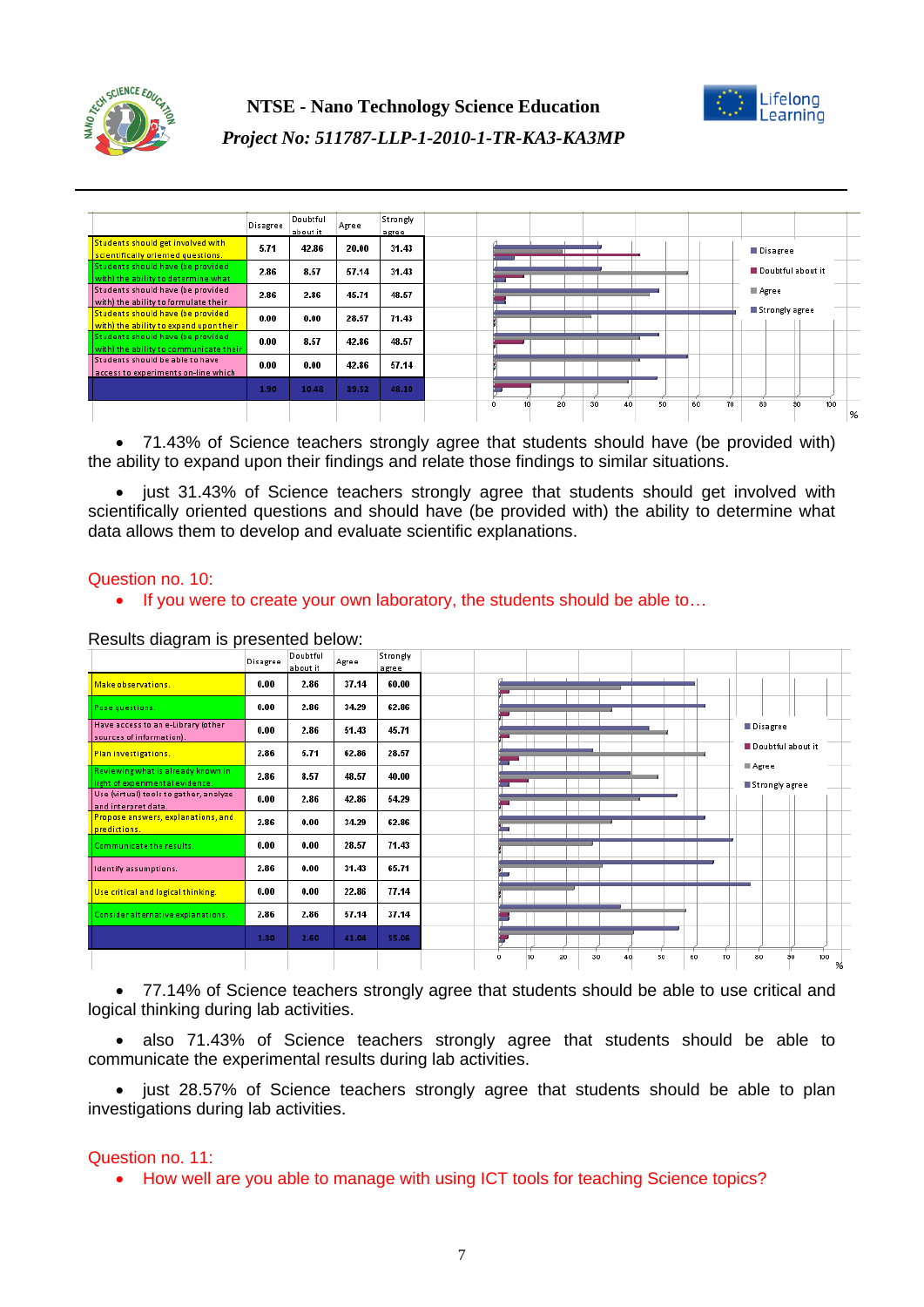



Results diagram is presented below:

| poor | average | good  | excelent  |  |         |                       |           |   |                  |
|------|---------|-------|-----------|--|---------|-----------------------|-----------|---|------------------|
| 5.71 | 42.86   | 45.71 | 5.71      |  |         |                       |           |   | poor<br>average  |
| poor | average | good  | excellent |  | $10-10$ | 20 30 40 50 60<br>70. | 80 90 100 | % | good<br>excelent |

 generally, the results are balanced: 45.71% of Science teachers are good in managing on using ICT tools for teaching Science topics, 42.86% of Science are at medium level in managing on using ICT tools for teaching Science topics.

 at the same time, 5.71% of Science teachers have - on the one hand - poor expertise and on the other hand - excellent expertise in managing on using ICT tools for teaching Science topics.

## Question no. 12:

## To what extent do you implement ready-made ICT tools for teaching Science topics?

| never | Results diagram is presented below:<br>sometimes often |       | always |  |                       |       |          |     |           |                                   |
|-------|--------------------------------------------------------|-------|--------|--|-----------------------|-------|----------|-----|-----------|-----------------------------------|
| 0.00  | 62.86                                                  | 25.71 | 11.43  |  |                       |       |          |     |           | _____<br>■ never<br>sometimes     |
| never | sometim<br>es                                          | often | always |  | 10 <sub>10</sub><br>n | 20 30 | 40 50 60 | 70. | 80 90 100 | ■ often<br>ดู <sup>∎</sup> always |

 62.86% of Science teachers declare they implement sometimes ready-made ICT tools for teaching Science topics.

#### Question no. 13:

What is the purpose of using Nano-Tech experiments in your classroom by the use of ICT?

#### Results diagram is presented below:

| To let students understand the core<br>aspects of the nano-technology | 28.13  |  |    |    |    |    |    |    |            | ■ To let students understand<br>the core aspects of the nano- |    |     |   |
|-----------------------------------------------------------------------|--------|--|----|----|----|----|----|----|------------|---------------------------------------------------------------|----|-----|---|
| To provide students with nano-tech<br>lexamples                       | 21.88  |  |    |    |    |    |    |    | technology | To provide students with<br>nano-tech examples                |    |     |   |
| To verify hypothesis, theories or<br>models from nano-technology area | 17.19  |  |    |    |    |    |    |    |            | To verify hypothesis, theories                                |    |     |   |
| To raise the students' motivation for<br>learning nano-technology     | 32.81  |  |    |    |    |    |    |    |            | or models from nano-<br>technology area                       |    |     |   |
|                                                                       | 100.00 |  |    |    |    |    |    |    |            | To raise the students'<br>motivation for learning nano-       |    |     |   |
|                                                                       |        |  | 10 | 20 | 30 | 40 | 50 | 60 | 70         | 80                                                            | 90 | 100 | % |

 32.81% of Science teachers declare that raising the students' motivation for learning Nanotechnology represents the purpose of using Nano-Tech experiments in the classroom by the use of ICT.

• just 17.19% of Science teachers declare that verifying hypothesis, theories or models from Nano-technology area represents the purpose of using Nano-Tech experiments in the classroom by the use of ICT.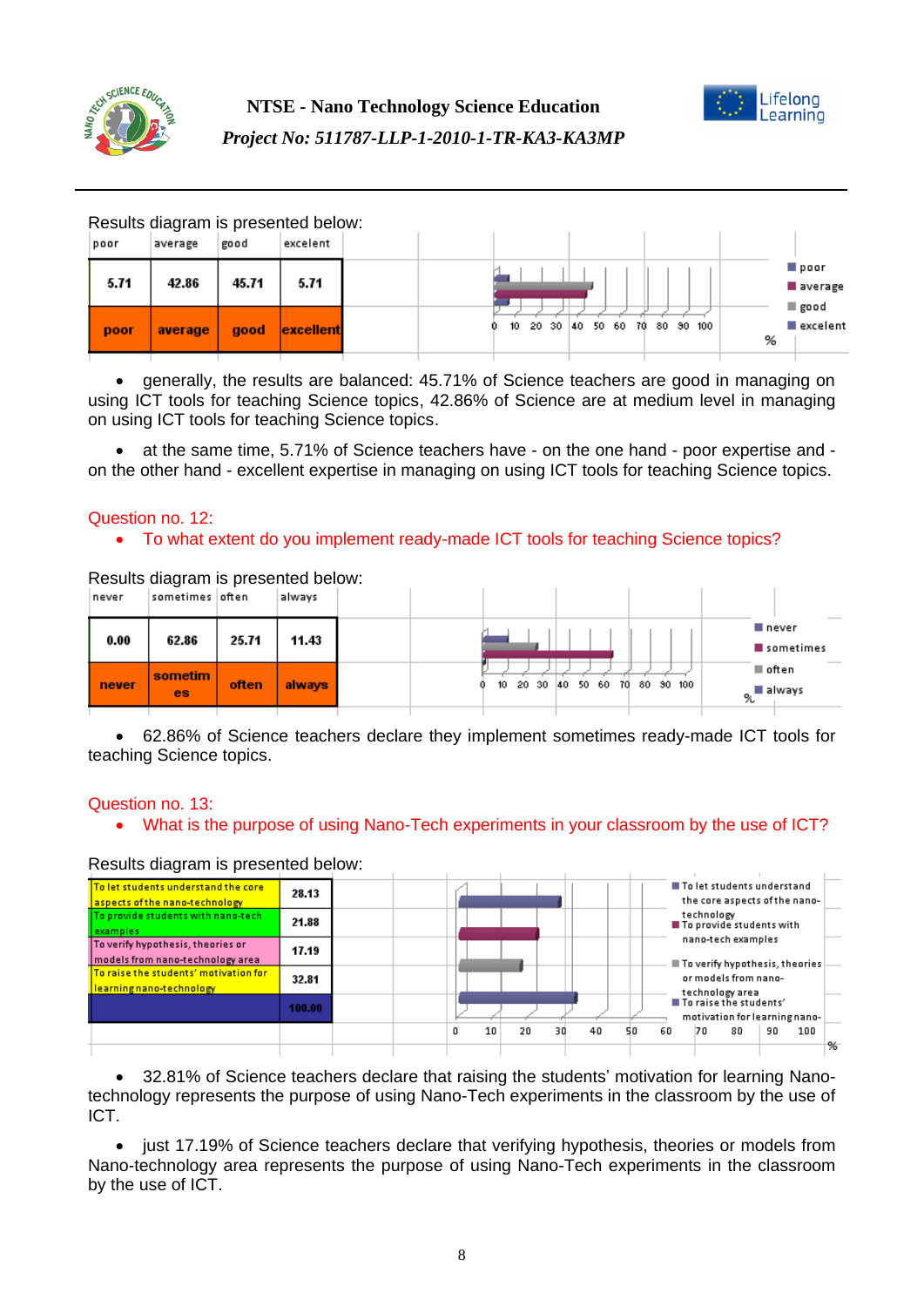



Question no. 14:

 What kind(s) of ICT tools do you use for presenting Science/Nano-Tech experiments in your lessons?

Results diagram is presented below:

| <b>PowerPoint Presentations</b> | 28.36  |  |   |    |        |    |     |     |    |    | PowerPoint                                   | Presentations |     |   |
|---------------------------------|--------|--|---|----|--------|----|-----|-----|----|----|----------------------------------------------|---------------|-----|---|
| Digital Images                  | 13.43  |  |   |    |        |    |     |     |    |    | Digital Images<br>$\blacksquare$ Video clips |               |     |   |
| Video clips                     | 17.91  |  |   |    |        |    |     |     |    |    | Virtual Experiments                          |               |     |   |
| Virtual Experiments             | 40.30  |  |   |    |        |    |     |     |    |    | Other                                        |               |     |   |
| <b>Other</b>                    | 0.00   |  | o | 10 | $20 -$ | 30 | -40 | -50 | 60 | 70 | 80                                           | 90            | 100 |   |
|                                 | 100.00 |  |   |    |        |    |     |     |    |    |                                              |               |     | % |

 40.30% of Science teachers intend to use Virtual Experiments for presenting Nano-tech experiments in the lessons.

• just 13.43% of Science teachers intend to use digital images for presenting Nano-tech experiments in the lessons.

#### Question no. 15:

 Evaluate (on a scale from 1 to 4) how important are ICT tools for you related to the promoting of inquiry based/creative learning about Science/Nano-Tech topics.

|                                                                                 |      | not at all very little | to some<br>extent | to great<br>extent |   |    |    |    |    |    |    |    |                 |     |   |
|---------------------------------------------------------------------------------|------|------------------------|-------------------|--------------------|---|----|----|----|----|----|----|----|-----------------|-----|---|
| as a method to explain the "Inquiry"<br><b>Based Science Education" concept</b> | 2.86 | 11.43                  | 51.43             | 34.29              |   |    |    |    |    |    |    |    | not at all      |     |   |
| as a way for better planning of an<br>experiment                                | 2.86 | 11.43                  | 48.57             | 37.14              |   |    |    |    |    |    |    |    | very little     |     |   |
| as a channel for guiding students to<br>explain scientific aspects and propose  | 2.86 | 8.57                   | 25.71             | 62.86              |   |    |    |    |    |    |    |    |                 |     |   |
| as a method to enhance creativity in<br>teaching and learning process           | 2.86 | 5.71                   | 51.43             | 40.00              |   |    |    |    |    |    |    |    | to some extent  |     |   |
|                                                                                 | 2.86 | 9.29                   | 44.29             | 43.57              |   |    |    |    |    |    |    |    | to great extent |     |   |
|                                                                                 |      |                        |                   |                    | ٥ | 10 | 20 | 30 | 40 | 50 | 60 | 70 | 30<br>80        | 100 | % |
|                                                                                 |      |                        |                   |                    |   |    |    |    |    |    |    |    |                 |     |   |

Results diagram is presented below:

 62.86% of Science teachers appreciate (in a great extent) that ICT tools represent a channel for guiding students to explain scientific aspects and propose hypothesis for investigation, considering the importance of ICT tools to the promoting of inquiry based/creative learning about Science/Nano-Tech topics.

 however, 40.00% of Science teachers appreciate (in a great extent) that ICT tools represent a method to enhance creativity in teaching and learning process, considering the importance of ICT tools to the promoting of inquiry based/creative learning about Science/Nano-Tech topics.

#### Question no. 16:

 Evaluate (on a scale from 1 to 4) how you consider collaboration using ICT for teaching Science/Nano-Tech topics.